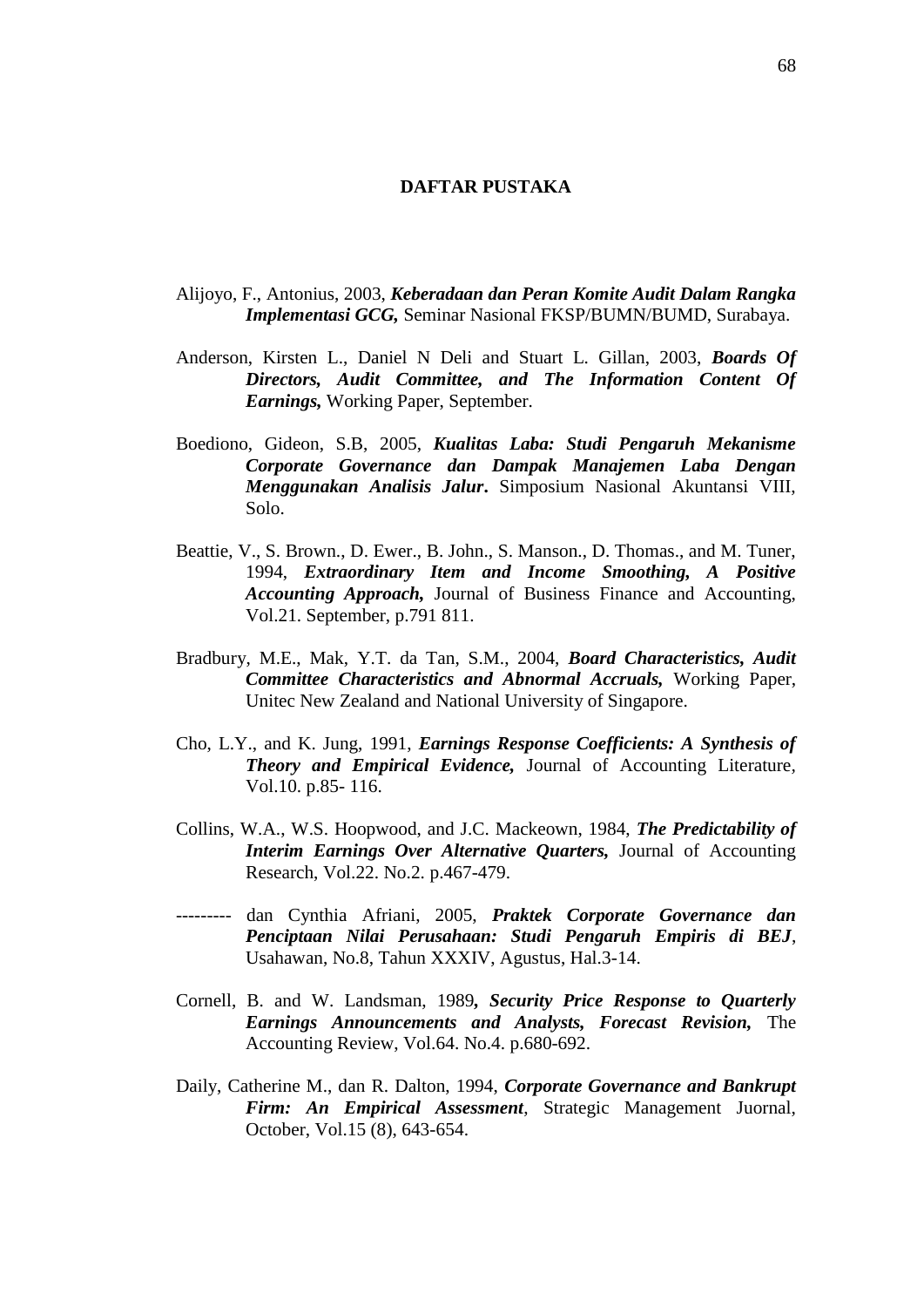- Daniati, Ninna., Suhairi, 2006, *Pengaruh Kandungan Informasi Komponen Laporan Arus Kas, Laba Kotor, dan Size Perusahaan Terhadap Expected Return Saham (Survey Pada Industri Textile dan Automotive yang terdaftar di BEJ),* Simposium Nasional Akuntansi IX, Padang.
- Ghozali, Imam, 2002, *Aplikasi Analisis Multivariate Dengan Program SPSS,* Edisi Kedua, Badan Penerbit Universitas Diponegoro, Semarang.
- Hartono, J., 2000, *Teori Portofolio dan Analisis Investasi,* Edisi ke-2, BPFE, Yogyakarta.
- Hudayati, Ataina, 2000, *Kunci Sukses Komite audit independen*, JAAI, Vol.4, No.1, Hal. 99-109.
- Ikatan Akuntan Indonesia, 2004, *Standar Akuntansi Keuangan,* Salemba Empat, Jakarta.
- Kusumawati, Dwi Novi dan Bambang Riyanto, 2005, *Corporate Governance dan Kinerja: Analisis Pengaruh Compliance Reporting dan Struktur Dewan Terhadap Kinerja***,** Simposium Nasional Akuntansi VIII, Solo.
- Kross, William and Douglas Schroeder, 1990, *An Investigation of Seasonality in Stock Price Response to Quarterly Earnings Announcement,* Journal of Business Finance and Accounting, Winter, p.649-675.
- Lee, J. and C.W. Park, 2000, *Intraday Stock Price Reactions to Interim-Quarter versus Fourth-Quarter Earnings Announcement,* Journal of Business Finance and Accounting, Vol.27. No.7 & 8. September/ October, p.1027- 1046.
- Mardjana, I Ketut, 2000, *Corporate Governance dan Privatisasi.* Jurnal Reformasi Ekonomi Vol.2, No.2, Oktober-Desember, Hal. 28-37.
- Meythi, 2006, *Pengaruh Arus Kas Operasi Terhadap Harga Saham Dengan Persistensi Laba Sebagai Variabel Intervening,* Simposium Nasional Akuntansi IX, Padang.
- McMullen, D. A. and Raghunandan, K, 1996, *Enhancing Audit Committee Effectiveness*, Journal of Accounting, Agustus 1996.
- Purwanto, Marini, 2001, *Komite audit independen: Tinjauan Sejarah, Kerangka Teoritis, Kondisi Praktek di Indonesia, Temuan Empiris***.** Jurnal Widya Manajemen dan Akuntansi. Vol, No.3, Desember, Ha. 204-211.
- Radita, Ken, 2006, *Analisis Pengaruh Mekanisme Good corporate governance (GCG) Terhadap Aktivitas Manajemen Laba Perusahaan: Studi*